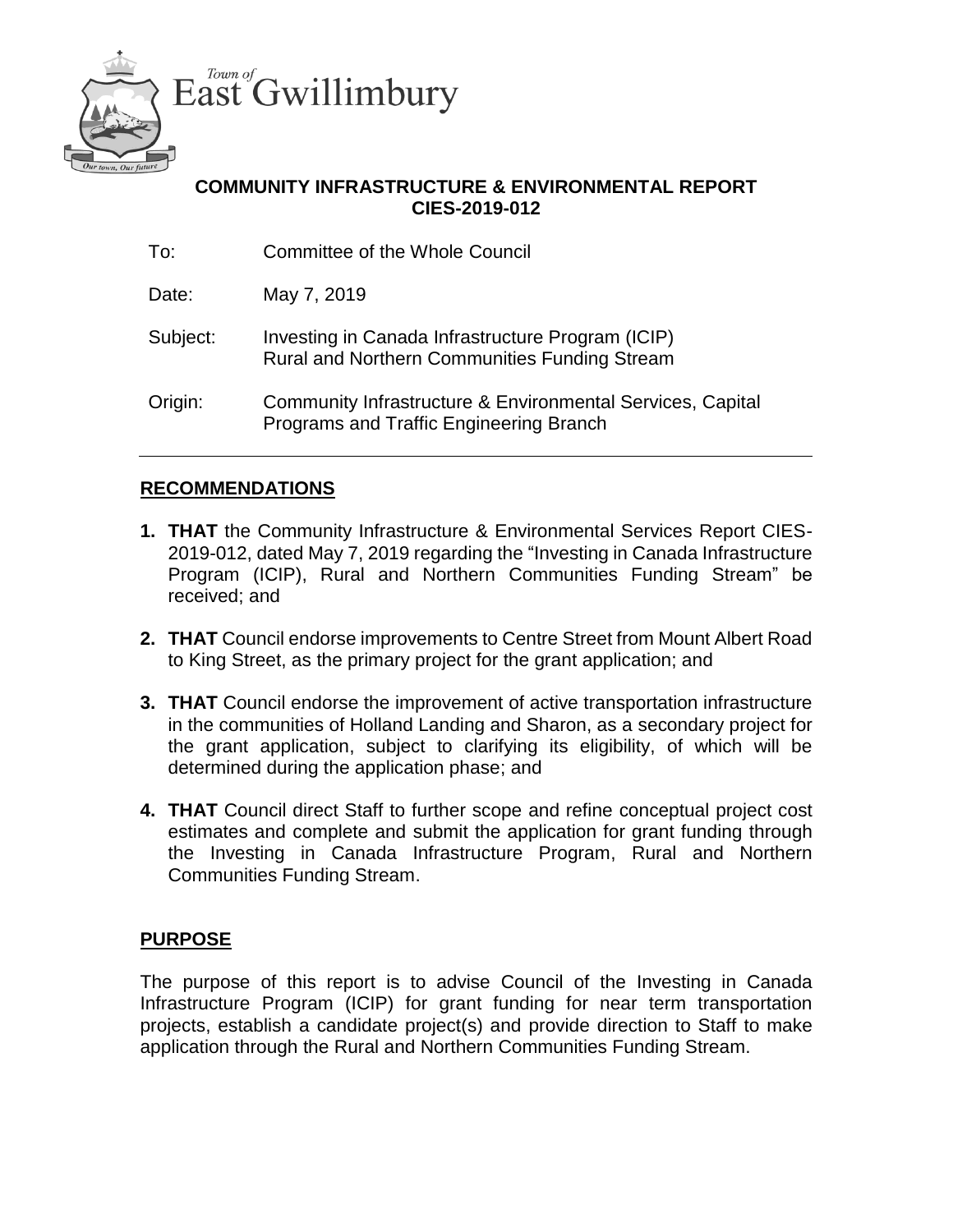### **BACKGROUND**

# **Overview of the Investing in Canada Infrastructure Program (ICIP) and the Rural and Northern Communities Funding Stream**

The ICIP is a federal program designed to create long-term economic growth, build inclusive, sustainable and resilient communities and support a low-carbon economy. The program is a cost-shared infrastructure funding program between the federal government, provinces and territories and ultimate recipients. This program will see more than \$30 billion in combined federal, provincial and other partner funding be made available under four application streams:

- Rural and Northern Communities
- Green Infrastructure
- Public Transit
- Community, Culture and Recreation

On March 12th, 2019 the Ontario Government announced the first stream of funding for Ontario municipalities from the ICIP and is rolling out its first intake with the Rural and Northern Communities Funding Stream. This stream supports municipalities with populations of 100,000 or less for projects that improve the quality of life. Approximately \$250 million in funding will be available over ten years starting in 2019 and targets near-term transportation improvement projects.

# **Project Conditions, Eligibility and Deadlines**

A single, connected road, bridge, air or marine infrastructure project is eligible for application and can include or be a combination of new construction, rehabilitation and/or replacement work. This intake is a competitive process and funding approval is not guaranteed. Applications and all supporting documentation must be submitted through Grants Ontario by 11:59 p.m. EDT on May 14, 2019.

### **ANALYSIS**

### **Primary project for the grant fund application**

The Mount Albert Downtown Revitalization Strategy and Community Improvement Plan articulates a vision for Downtown Mount Albert and establishes a strategy for revitalization and economic development. Through Development Services Report ED2014-06, the Strategy and Plan was fully endorsed by Council on August 25, 2014 and on September 29, 2014, Council endorsed the Mount Albert Downtown Revitalization Implementation Plan. This initiative remains unfunded.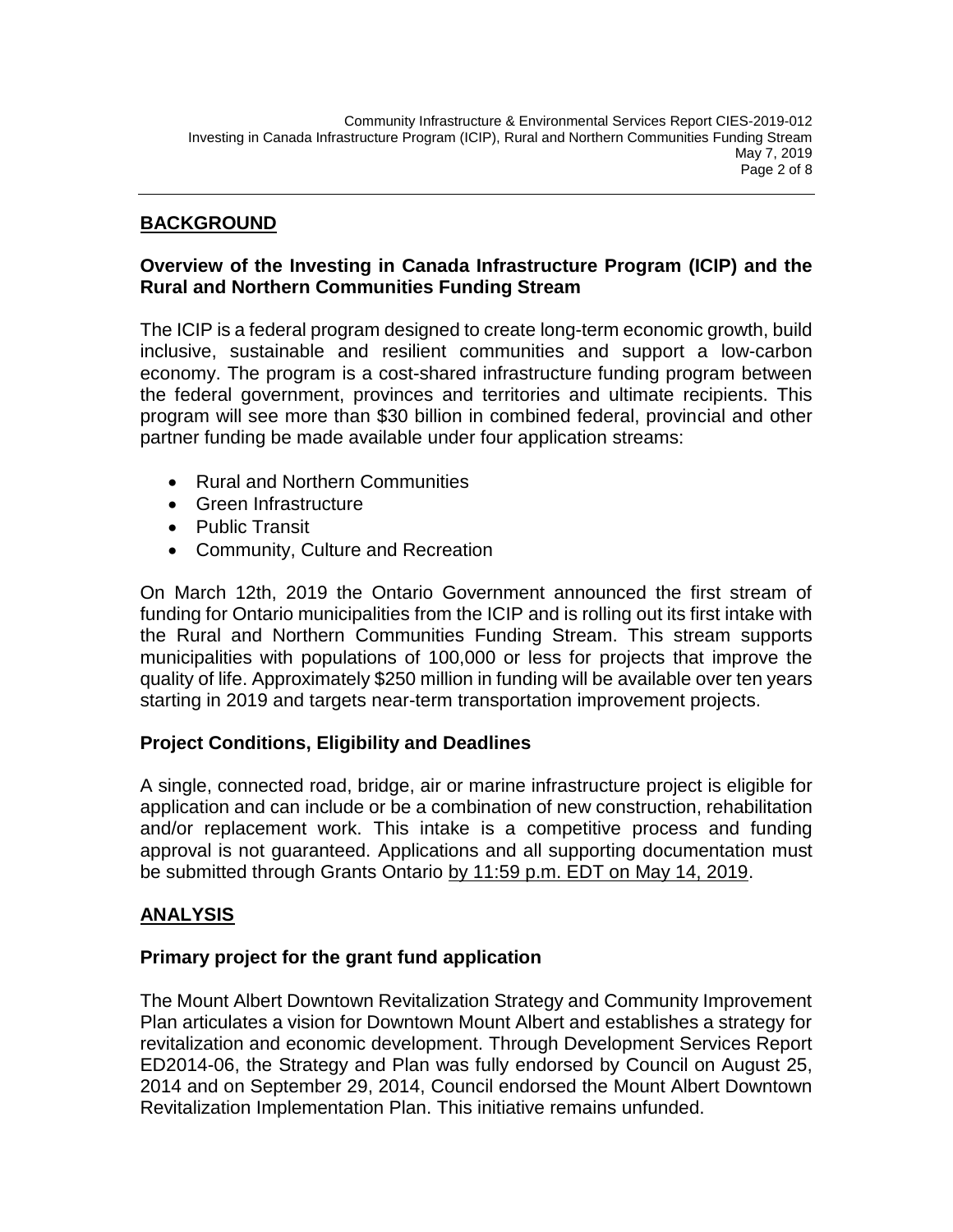Centre Street, acts as the backbone for the community where residential, commercial and institutional uses converge. The proposed geographical project limits considered include Centre Street from approximately Mount Albert Road to King Street including portions of intersecting side streets at Elizabeth, Main, Bank and Mill Streets (see Attachment No. 1).

Staff are proposing this project as it improves transportation (road and active) infrastructure, removes barriers for accessibility (pole and substandard sidewalks), provides sidewalk connectivity, stimulates the economy through job creation and aligns with economic development strategy.

Staff propose, at a high level, the following scope of works for the purpose of the application:

- Mix of road resurfacing and full road reconstruction
- Bridge rehabilitation (minor)
- Storm sewer/road drainage improvements
- Upgrade sidewalks to current standards, infill missing links and improve connectivity
- Replace/upgrade/relocate overhead hydro poles and eliminate conflicts with sidewalks
- Public realm improvements including decorative streetlighting, street scape, amenities, etc.
- Formal lay-by parking
- Make sidewalk connections to adjacent trail network (where applicable)
- Provide on-road cycling lanes (if technically feasible)
- Stakeholder engagement and consultation throughout scoping and design project stages

# **Secondary project for the grant fund application**

In keeping with the primary project's theme, Staff propose to include a secondary project (also known as Part B) with the application. This part of the project proposes to improve active transportation infrastructure, complete connecting links and to revitalize downtowns' in the communities of Holland Landing and Sharon. The proposed geographical project limits (see Attachment No. 2) approximately include:

# Holland Landing

- Yonge Street Mount Albert Road to Doane Road
- Mount Albert Road Yonge Street to 2nd Concession Road
- Bradford Street Holland Landing Road to Yonge Street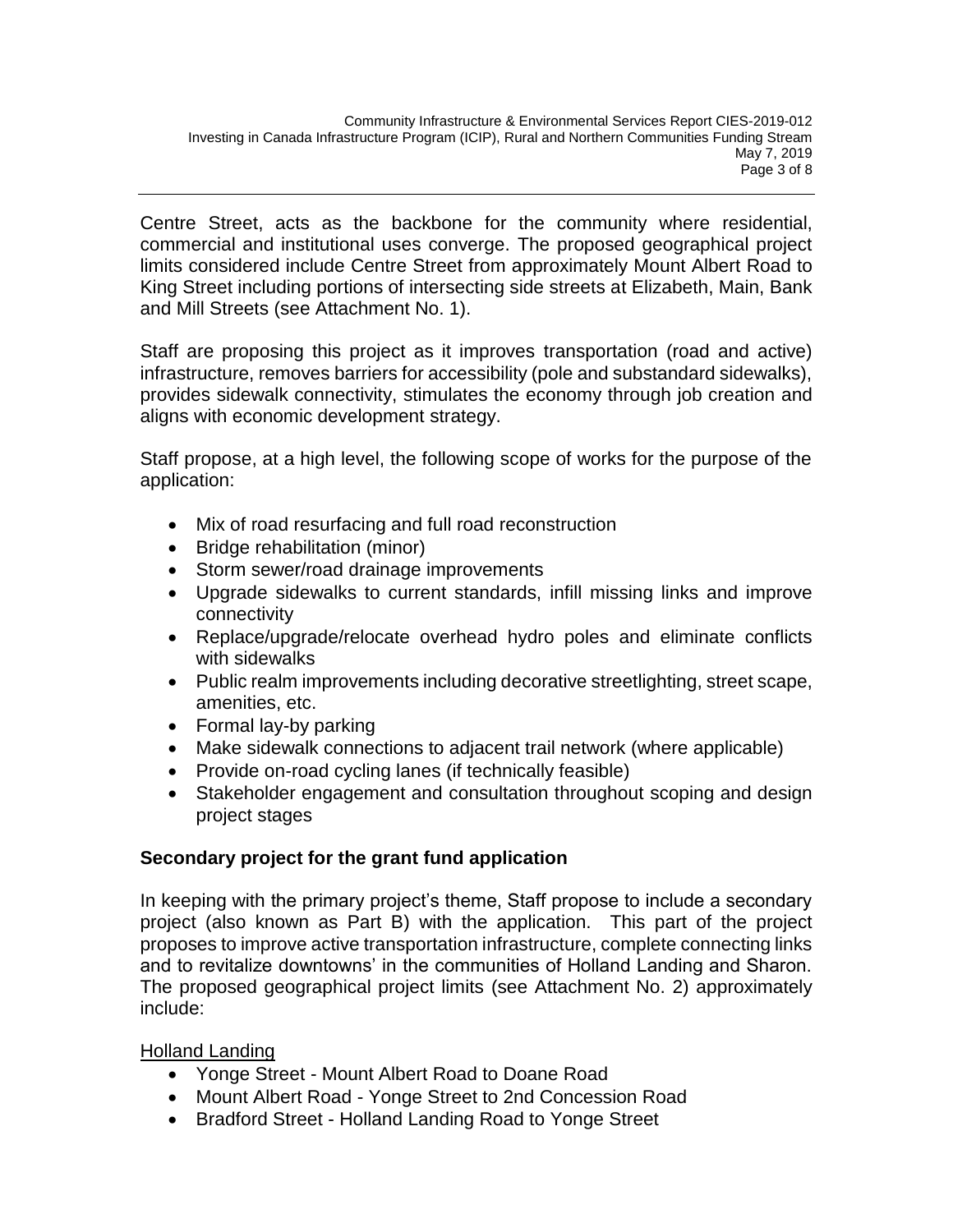### Sharon

- Leslie Street North of Green Lane to Mount Albert Road
- Mount Albert Road (EL) Leslie Street to EG Sports Complex
- Mount Albert Road (WL) 2nd Concession Road to Leslie Street

Staff propose, at a high level, the following scope of works for the purpose of the application:

- Upgrade sidewalks to current standards, infill missing links and improve connectivity
- Replace 1 Pedestrian Bridge (within Yonge Street right-of-way)
- Make connections to adjacent trail network (where applicable)
- Replace/upgrade/relocate overhead hydro poles and eliminate conflict with sidewalks
- Public realm improvements including decorative streetlighting, street scape, amenities, etc.
- Stakeholder engagement and consultation throughout scoping and design project stages

# **Eligibility Criteria and Application Process**

The Rural and Northern Communities Funding Stream of the ICIP presents a unique opportunity for the Town to invest significant, granted financial resources to advance work, stimulate the economy and meet strategic and economic development objectives, all to the benefit of the community.

The eligibility criteria is clearly written with an emphasis on road, bridge, air or marine transportation projects and must be contiguous. Having said this, Staff note that should the secondary project (Part B) works not be eligible for grant funding, the Town has the ability to fund these works on its own.

The following is an overview of the application process:

- Applicants are to register on-line through the Province's "Grants Ontario" portal
- 1 complete application is to be submitted through the portal by 11:59 p.m. EDT on May 14, 2019
- Projects will be assessed by the Province and nominated for Federal government review (expected in summer 2019)
- Applicants will be notified of both successful and unsuccessful applications (expected in summer/fall 2019)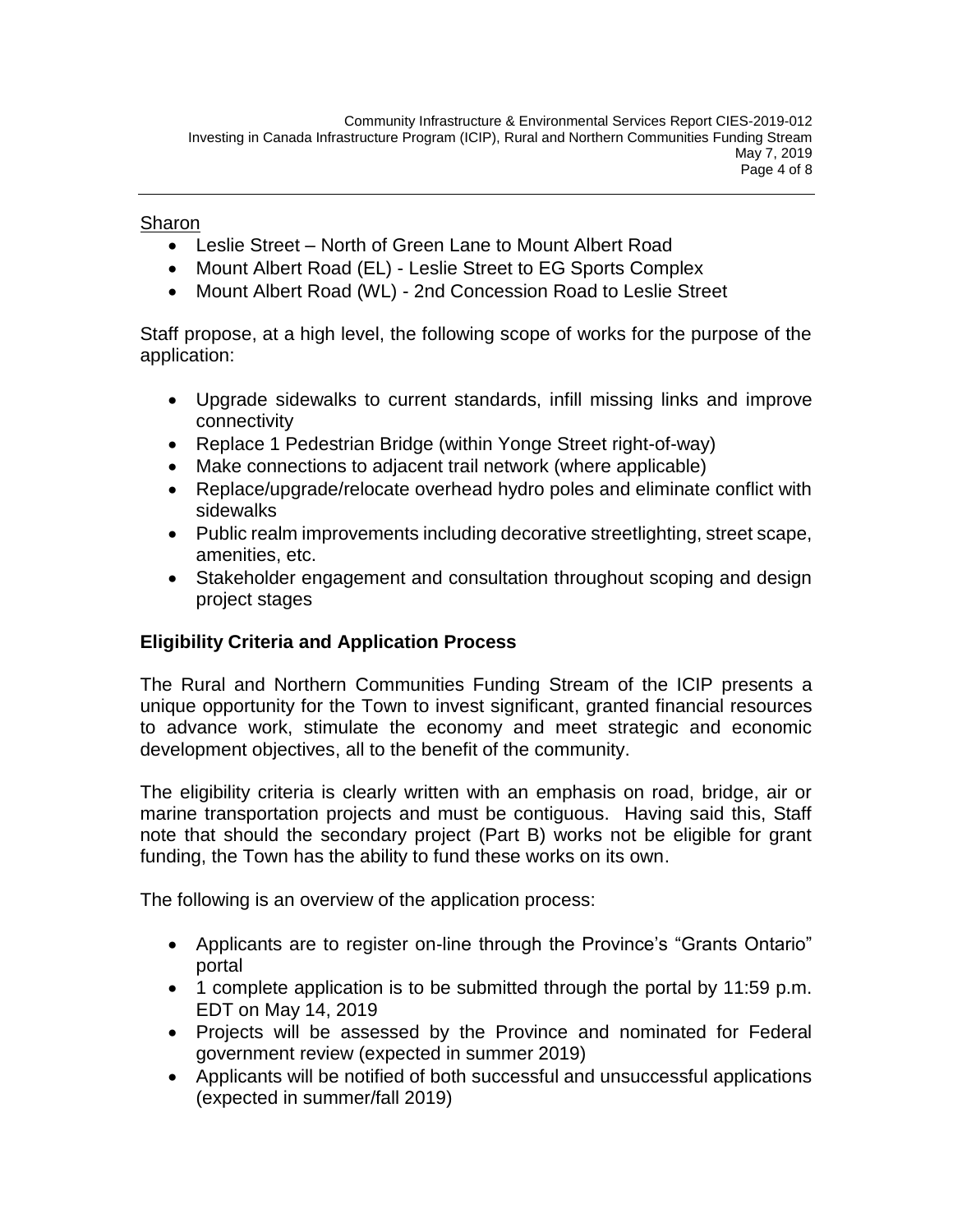### **FINANCIAL IMPLICATIONS**

There are nominal costs associated with preparing and making the grant fund application for staff time and potentially consultant assistance if required.

Should the Town's application be successful and based on the maximum grant of \$5 million, the cost sharing in principle is apportioned as follows:

|                         | Percentage | Value       |
|-------------------------|------------|-------------|
| Federal share           | .50%       | \$2,500,000 |
| <b>Provincial share</b> | 33.3%      | \$1,666,500 |
| Municipality's share    | 16.7%      | \$833,500   |

Based on the maximum eligibility, the Town's share of approximately \$833,500, would be funded from various sources and reserves including and not limited to Gas Tax, General Capital, Infrastructure and potentially, Development Charges. Should the secondary project (Part B) works not be eligible for grant funding, the Town has the ability to fund these works on its own.

Staff will report back to Council with further information and costs if successful with the grant application or as required.

### **NEED FOR PUBLIC CONSULTATION**

Due to the short deadline for submission of the grant fund application, no Public Consultation is proposed at this time. Should the Town be successful with the application, Staff envision a robust public consultation process during the design and construction stages of the project.

### **ALIGNMENT WITH STRATEGIC PLAN**

The recommendations of this report align with the following Strategic Pillar(s):

- #1. Providing quality, affordable programs and services for a safe, accessible and livable community
- #2. Building a complete community that provides healthy places to live, work, play and learn
- #3. A high performance municipal organization committed to service and excellence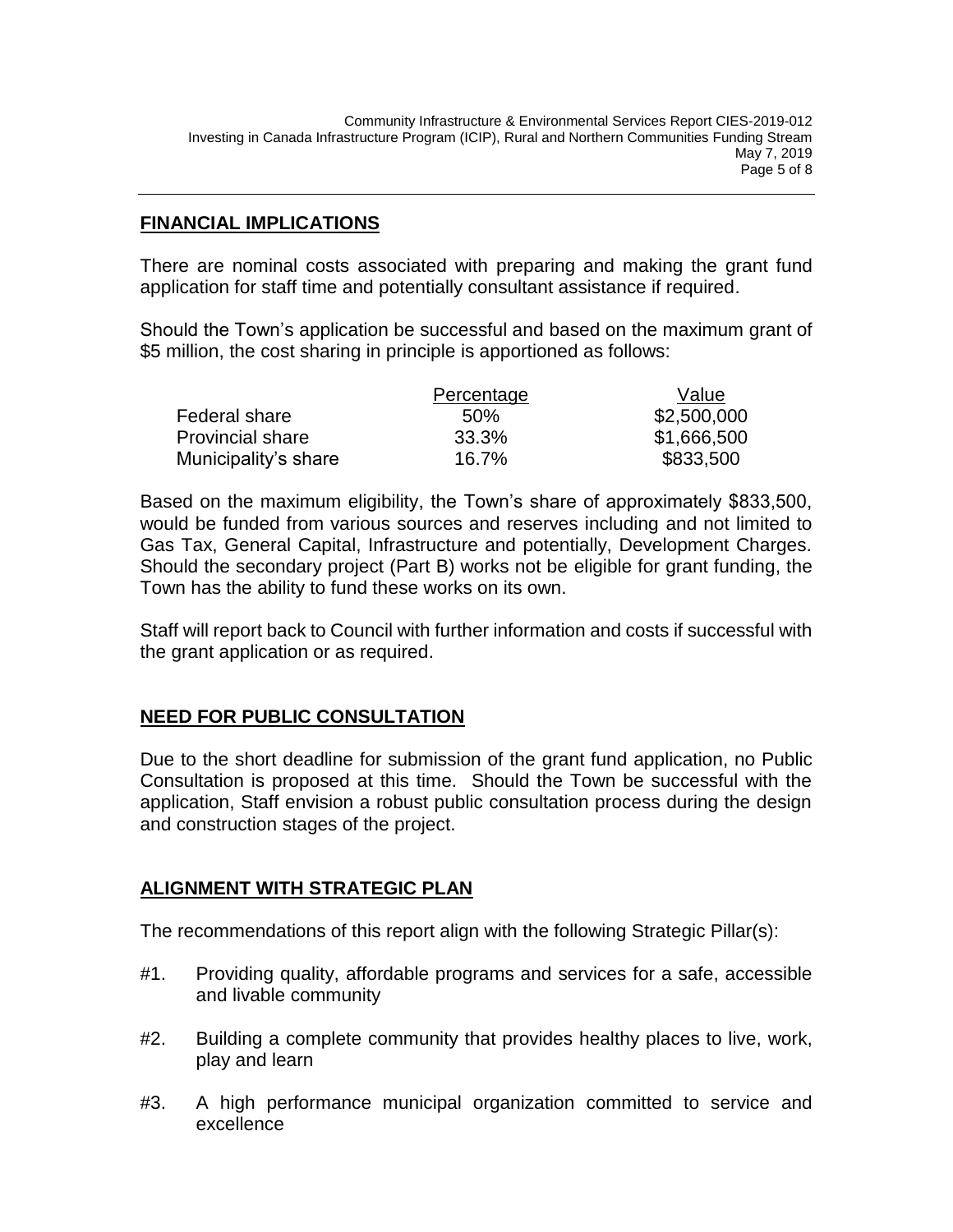### **CONCLUSION**

The Investing in Canada Infrastructure Program (ICIP) and specifically, the Rural and Northern Communities Funding Stream provides the necessary financial resources to advance transportation infrastructure and economic development priorities through revitalization of the underlying infrastructure.

Prepared By,

*Original Signed By*

Denny Boskovski, C.E.T. Asset Management & Capital Project Manager Community Infrastructure & Environmental Services

*\_\_\_\_\_\_\_\_\_\_\_\_\_\_\_\_\_\_\_\_\_\_\_\_\_\_\_\_\_*

Approved and Recommended By,

*Original Signed By*

Mike Molinari, P. Eng. General Manager Community Infrastructure & Environmental Services

Approved for Submission By,

*Original Signed By*

Thomas R. Webster Chief Administrative Officer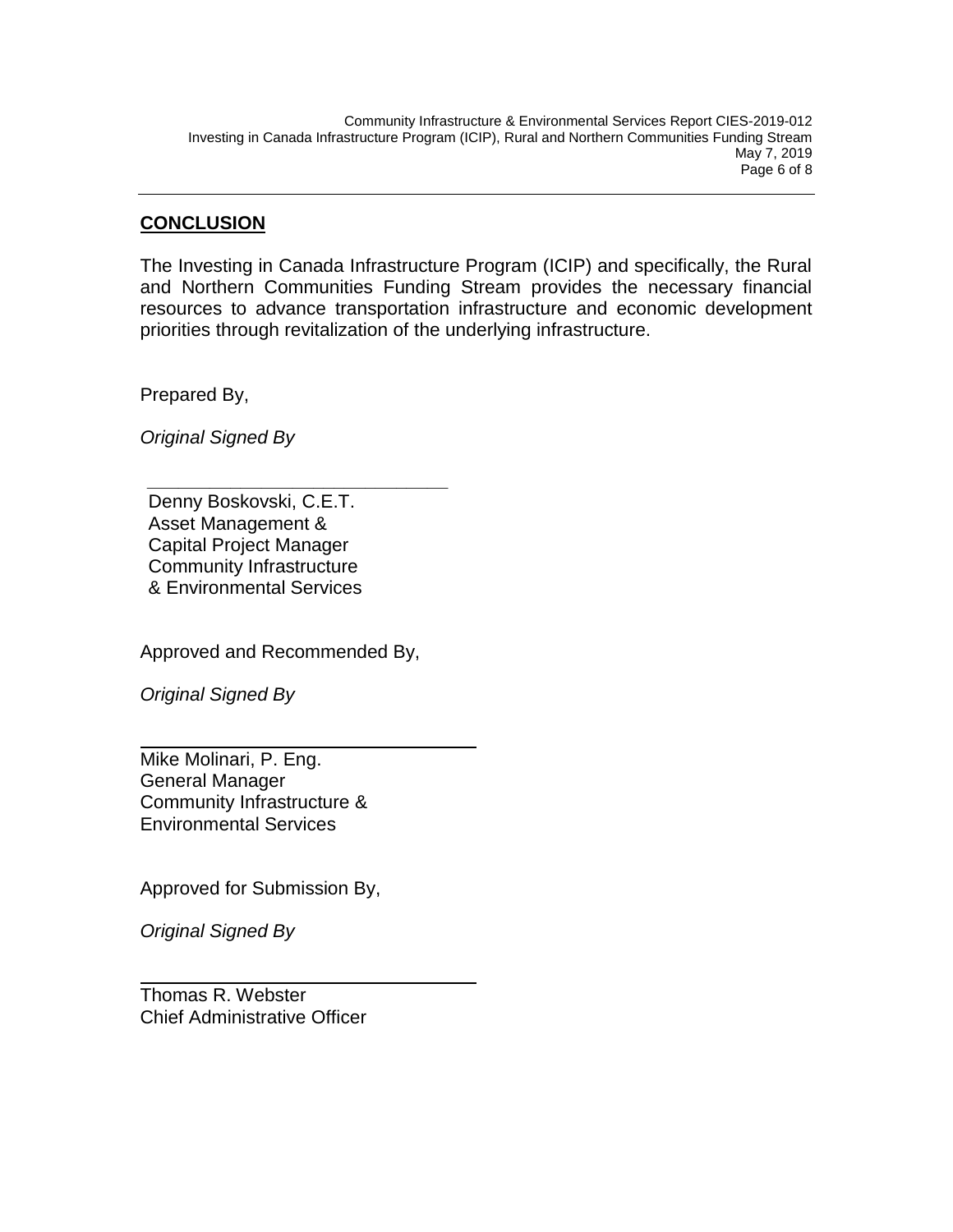Community Infrastructure & Environmental Services Report CIES-2019-012 Investing in Canada Infrastructure Program (ICIP), Rural and Northern Communities Funding Stream May 7, 2019 Page 7 of 8

# **Attachment No. 1**